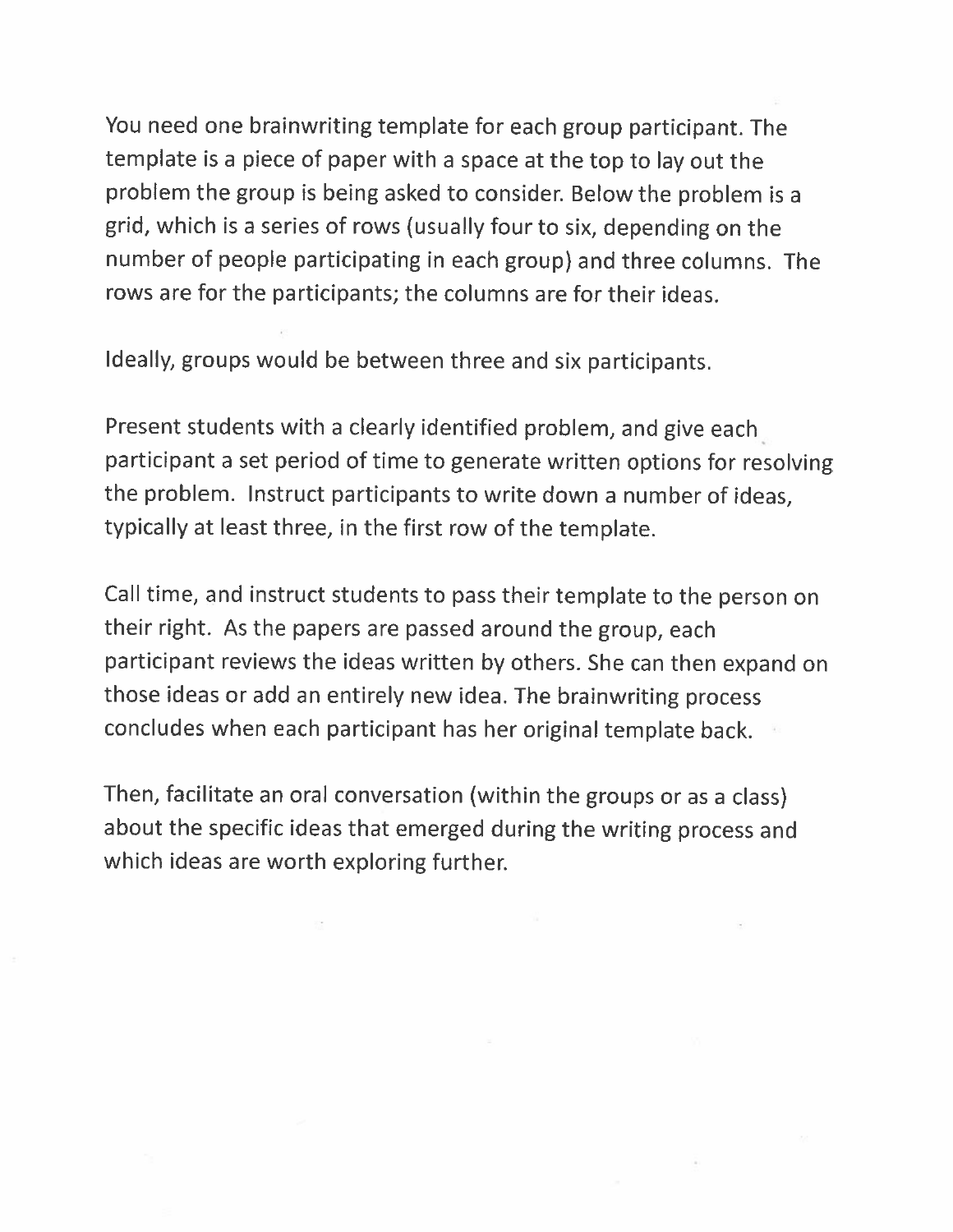## BRAINWRITING EXERCISE

ŧ

Read the attached case silently. Then write your name in the first row of the grid below, and record your thoughts about the questions posed in each column.

|                                                                                           | What was the issue in<br>the case? | What reasons were<br>most important to the<br>court's holding? | What is the rule of<br>the case? |
|-------------------------------------------------------------------------------------------|------------------------------------|----------------------------------------------------------------|----------------------------------|
| Participant 1<br>Name                                                                     |                                    |                                                                |                                  |
|                                                                                           |                                    |                                                                |                                  |
| Participant 2<br>Name $\frac{1}{\sqrt{1-\frac{1}{2}}\cdot\frac{1}{\sqrt{1-\frac{1}{2}}}}$ |                                    |                                                                |                                  |
|                                                                                           |                                    |                                                                |                                  |
| Participant 3<br>Name                                                                     |                                    |                                                                |                                  |
|                                                                                           |                                    |                                                                |                                  |
| Participant 4<br>Name                                                                     |                                    |                                                                |                                  |
|                                                                                           |                                    |                                                                |                                  |

© 2019. Laura P. Graham, Wake Forest Uoiversity School of Law.